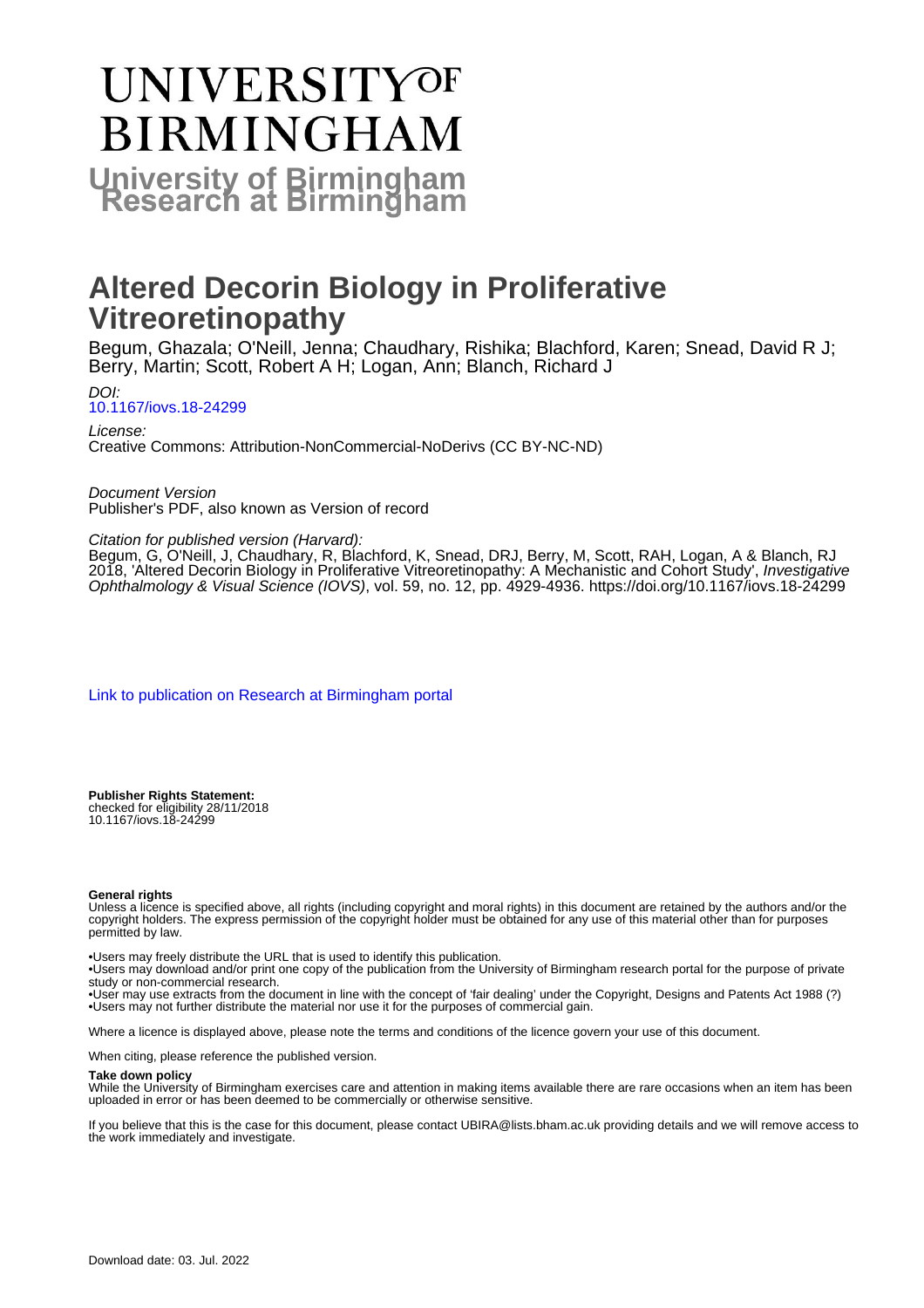# Altered Decorin Biology in Proliferative Vitreoretinopathy: A Mechanistic and Cohort Study

Ghazala Begum, $^{1,2}$  Jenna O'Neill, $^3$  Rishika Chaudhary, $^{1,2,4}$  Karen Blachford, $^5$  David R. J. Snead, $^6$ Martin Berry,<sup>1</sup> Robert A. H. Scott,<sup>1,2,7</sup> Ann Logan,<sup>1,2</sup> and Richard J. Blanch<sup>1,2,5,8</sup>

<sup>1</sup>Inflammation and Ageing, University of Birmingham, Birmingham, United Kingdom

<sup>2</sup>NIHR Surgical Reconstruction and Microbiology Research Centre, University of Birmingham, Birmingham, United Kingdom <sup>3</sup>Ridgeway Research Ltd., St. Briavels, Gloucestershire, United Kingdom

4 Ophthalmology Department, University Hospitals Birmingham NHS Foundation Trust, Birmingham, United Kingdom

<sup>5</sup> Academic Unit of Ophthalmology, Birmingham and Midland Eye Centre, Sandwell and West Birmingham Hospitals NHS Trust, Birmingham, United Kingdom

6 Department of Pathology, University Hospitals Coventry and Warwickshire NHS Trust, Coventry, Warwickshire, United Kingdom 7 SpaMedica, Birmingham, United Kingdom

<sup>8</sup> Academic Department of Military Surgery and Trauma, Royal Centre for Defence Medicine, Birmingham, United Kingdom

Correspondence: Richard J. Blanch, Neuroscience and Ophthalmology, Institute of Inflammation and Ageing, University of Birmingham, Edgbaston, Birmingham B15 2TT, UK; blanchrj@bham.ac.uk.

Submitted: March 8, 2018 Accepted: September 11, 2018

Citation: Begum G, O'Neill J, Chaudhary R, et al. Altered decorin biology in proliferative vitreoretinopathy: a mechanistic and cohort study. Invest Ophthalmol Vis Sci. 2018;59:4929– 4936. https://doi.org/10.1167/ iovs.18-24299

PURPOSE. To determine if vitreous levels of the pro-fibrotic cytokine transforming growth factor beta2 (TGF- $\beta$ 2) and its opposing regulator decorin predict subsequent proliferative vitreoretinopathy (PVR) development in patients with rhegmatogenous retinal detachment (RRD).

METHODS. We examined the effect of TGF- $\beta$ 2 and decorin on epithelial-mesenchymal transition (EMT) and collagen expression in vitro using ARPE-19 cells, and we analyzed extracellular matrix marker expression in PVR membrane and internal limiting membrane patient samples. We performed a prospective noninterventional cohort study, recruiting 125 patients undergoing vitrectomy for RRD and macular hole surgery, measured vitreous levels of TGF- $\beta$ 2 and decorin by ELISA, and followed them up for 6 months. Patients who did not develop PVR were compared to those who did, in order to determine whether vitreous TGF- $\beta$ 2 and decorin levels predicted PVR development.

RESULTS. In vitro, TGF- $\beta$ 2 induced EMT and collagen production. Decorin strongly inhibited EMT and collagen production at high levels. PVR membranes expressed high levels of fibrosisassociated proteins, consistent with EMT. Vitreous TGF-b2 levels were unchanged between patients with macular holes and RRD who did or did not subsequently develop PVR. Average decorin levels were higher in the vitreous of RRD patients who subsequently developed PVR compared to those who did not, but at the measured vitreous concentrations  $(1-2 \mu g/ml)$ , decorin did not demonstrate an in vitro inhibitory effect on EMT.

CONCLUSIONS. In vitro, high concentrations of decorin inhibited EMT and fibrosis. At the levels seen in human vitreous, decorin did not prevent fibrosis or EMT in vitro, and higher initial vitreous decorin levels were associated with the development of postoperative PVR after vitrectomy to treat RRD, but did not reliably predict the outcome.

Keywords: proliferative vitreoretinopathy, vitreous humor, epithelial to mesenchymal transition, transforming growth factor beta 2, retinal detachment

Proliferative vitreoretinopathy (PVR) describes a retinal scarring process that occurs in 5% to 10% of rhegmatogenous retinal detachment (RRD) patients and up to 50% of open globe injury patients and is the main cause of surgical failure after retinal detachment surgery.<sup>1</sup> Clinically, PVR is characterized by the growth and contraction of cellular fibrotic membranes within the vitreous, retina, and subretinal space, which exert traction, open treated breaks, create new breaks, and cause redetachment or distort the macula. Although the clinical manifestations of PVR are wide, they share a common sequence of underlying cellular responses that are associated with RRD and vitreous changes, and eyes with existing PVR are at higher risk of increased retinal cell proliferation after repeat vitreoretinal surgery.<sup>2</sup>

The TGF- $\beta$  superfamily modulates cell growth, inflammation, matrix synthesis, and apoptosis.<sup>3</sup> TGF- $\beta$  exists in two main forms (TGF- $\beta$ 1 and TGF- $\beta$ 2), with TGF- $\beta$ 2 being the predominant form in the posterior segment of human eyes.<sup>4,5</sup> Both in vitro and in vivo, TGF- $\beta$  isoforms regulate synthesis and degradation of extracellular matrix (ECM) proteins, causing increased collagen accumulation and fibrosis, $6$  which makes them key candidate prognostic biomarkers for PVR development and important therapeutic targets for prophylaxis and treatment of PVR. TGF- $\beta$  is secreted as part of a latent  $complex,$ <sup>7</sup> cleaved into its active form by RPE-derived thrombospondin-1. Activated TGF-b causes RPE cells to undergo epithelial-mesenchymal transition (EMT) to become fibroblasts, to produce type 1 collagen, and to become

Copyright 2018 The Authors iovs.arvojournals.org j ISSN: 1552-5783 4929

Investigative Ophthalmology & Visual Science



This work is licensed under a Creative Commons Attribution-NonCommercial-NoDerivatives 4.0 International License.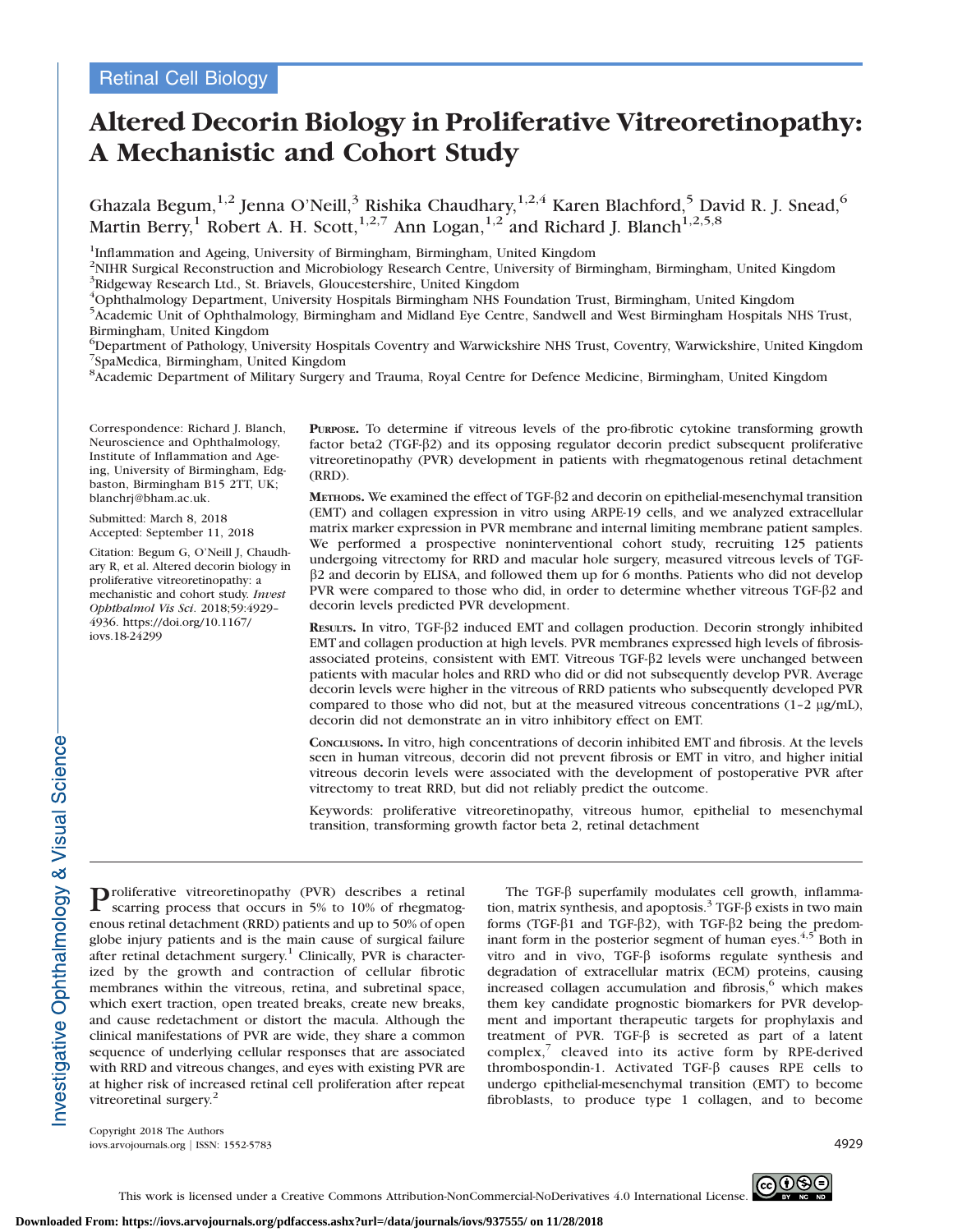myofibroblast-like in the absence of normal cell-cell or cellmatrix interactions in vitro. $8-10$  There are separate TGF- $\beta$ 1 and TGF- $\beta$ 2 receptors, though many of these are cross-reactive.<sup>11,12</sup> Several studies have found elevated TGF- $\beta$ 2 levels in vitreous samples from patients with PVR,  $5,13,14$  suggesting a role in pathogenesis and potential as a predictive biomarker for PVR development.

Decorin is a small leucine-rich proteoglycan matrix-constituent that opposes the actions of TGF- $\beta$  by interacting with TGF- $\beta$  and other cytokines. Decorin modulates matrix metalloproteinase (MMP) activity by increasing levels of plasminogen<sup>15</sup> favoring higher ECM turnover leading to ECM degradation. Decorin elevates MMP2 and MMP9 levels, reduces fibronectin and laminin deposition, $16$  and attenuates fibrosis in animal models of many pathological conditions, including proliferative vitreoretinopathy, $17$  renal fibrosis, $18$  lung fibro- $\sin^{19}$  juvenile communicating hydrocephalus,<sup>20</sup> and spinal cord injury. $5,21$ 

We hypothesized that TGF- $\beta$  would induce EMT in RPE cells in vitro and that decorin would oppose EMT. We also predicted that, in humans, high vitreous TGF- $\beta$  and low vitreous decorin levels would predict the subsequent development of PVR in patients with RRD and that RRD patients would have higher vitreous TGF- $\beta$  levels than patients with macular holes (MH).

We investigated the effects of TGF- $\beta$ 2 and decorin on ARPE-19 cell EMT in vitro, we looked for immunohistologic evidence of EMT in human PVR membranes, and we performed a prospective noninterventional cohort study of MH and RRD patients, following them up for 6 months to determine PVR development. Eyes with macula holes do not develop intraocular scarring despite having a retinal break and were used as a control for retinal detachment cases where there is a retinal break and a risk of intraocular scarring.

# **METHODS**

#### Cell Culture

ARPE-19 cells (CRL-2302; ATCC, Manassas, VA, USA) were grown in Dulbecco's modified Eagle's medium/F12 supplemented with 100 U/mL penicillin/streptomycin and 10% heatinactivated fetal bovine serum. Cells were incubated at  $37^{\circ}$ C in a humidified environment containing  $5\%$  CO<sub>2</sub>. For real-time PCR (qPCR), 300,000 cells/well were seeded in a six-well plate, incubated overnight, and washed with PBS to remove FBS. Cells were then either treated with serum plus medium, 10 ng/ mL transforming growth factor  $\beta$ 2 (TGF- $\beta$ 2) in serum-free (-serum) media or given -serum medium only. After 72 hours, cells were treated with decorin concentrations from 1 ng/mL up to 100 lg/mL with and without the previous treatment of TGF- $\beta$ 2 in  $-$ serum medium and left for a further 72 hours, after which they were harvested. All cell cultures were performed in triplicate experiments, and each experiment was repeated on three independent occasions ( $n = 3$  repeats in total).

# Real-Time Quantitative qPCR Analysis

RNA was extracted from ARPE-19 cells using a purification mini kit according to the manufacturer's instructions (Qiagen RNeasy; Qiagen, Hilden, Germany). RNA was reverse transcribed using a cDNA synthesis kit (Sensifast; Bioline, London, UK). qPCR was carried out using a fluorescent dye (SYBR Green Master Mix; Applied Biosystems, Foster City, CA, USA) in  $20$ -µL reactions using a multicolor qPCR detection system (iQ5; Bio-Rad, Watford, UK). Primers were optimized using a sevenpoint standard curve [\(Supplementary Table S1](https://iovs.arvojournals.org/data/Journals/IOVS/937555/iovs-59-11-53_s02.pdf)). Genes of interest were normalized to human GAPDH using the  $\Delta \Delta ct$ 

method based on primer efficiencies (HK-SY-hu-1200; Primerdesign, Camberley, UK). Data are presented normalized to TGF- $\beta$ 2-treated groups or the -serum group.

## Bromodeoxyuridine (BrdU) ELISA

The ELISA was performed as previously described.<sup>22</sup> Please see [Supplementary Methods.](https://iovs.arvojournals.org/data/Journals/IOVS/937555/iovs-59-11-53_s02.pdf)

# Clinical Studies

This cohort study was approved by the Solihull National Research Ethics Service committee and the use of tissue for immunohistochemistry by Arden Tissue Bank. The study was conducted in accordance with the Declaration of Helsinki.

We included patients in the cohort study who were undergoing vitrectomy for new RRD, MH, and established PVR and who were capable of consenting to participation. We excluded patients who had any previous vitreoretinal surgery (except for the established PVR group) or were aged under 10.

Tissue for immunohistochemistry was collected with consent from patients who were undergoing vitrectomy with membrane peel for PVR or internal limiting membrane (ILM) peel for MH repair. Total number of samples collected for each group is represented in [Supplementary Figure S1.](https://iovs.arvojournals.org/data/Journals/IOVS/937555/iovs-59-11-53_s01.pdf)

# Sample Collection

Vitreous was collected into a 5-mL syringe through an unprimed cutter at the start of surgery in the largest safe volume possible, ranging between 0.5 and 2 mL, before the infusion was turned on. Samples were refrigerated for up to 4 hours before being centrifuged at 12,300 g for 10 minutes and the supernatant collected and frozen at  $-80^\circ$  until analysis.

# 3, 3-Diaminobenzidine (DAB) Staining of Human PVR and ILM Tissues

The membranes were removed from fixative and embedded in warm agar. Set agar blocks were processed into paraffin wax using a tissue processor (study reference: 17-0477) (Path-Center; Shandon Scientific, Runcorn, UK).

Blocks were sectioned at 5 µm using a microtome (Bright) 5040; Bright Instruments, Luton, UK) and placed onto slides (Superfrost; Thermo Fisher Scientific UK Ltd, Loughborough, UK) and dried overnight at 50°C. Slides were stained by DAB according to the manufacturer's instructions (Leica, Wetzlar, Germany). Please see [Supplementary Methods.](https://iovs.arvojournals.org/data/Journals/IOVS/937555/iovs-59-11-53_s02.pdf)

# TGF-b2 and Decorin ELISA

Sandwich ELISAs (R&D Systems, Minneapolis, MN, USA) were used to measure TGF-b2 and decorin levels in human vitreous samples after vitreoretinal surgery. Total number of samples used for each assay is shown in [Supplementary Figure S1](https://iovs.arvojournals.org/data/Journals/IOVS/937555/iovs-59-11-53_s01.pdf). Vitreous samples were normalized according to volume as the protein content was below the level of sensitivity. TGF- $\beta$ 2 and decorin ELISAs were performed in accordance with manufacturer's instructions. Please see [Supplementary Methods](https://iovs.arvojournals.org/data/Journals/IOVS/937555/iovs-59-11-53_s02.pdf).

#### **Statistics**

Averages are displayed as means plus or minus standard error in text and figures.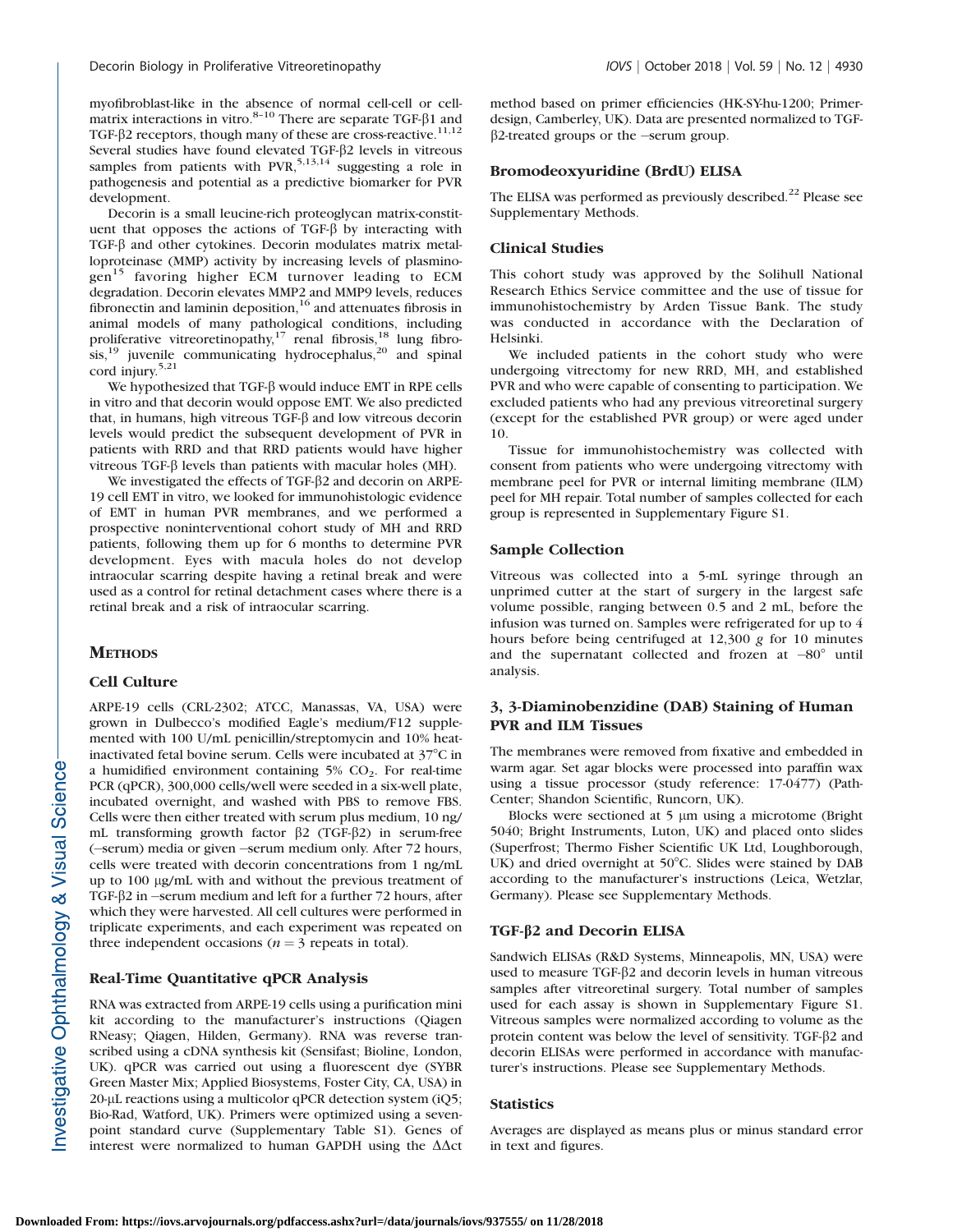

FIGURE 1. An in vitro model of EMT in ARPE-19 cells in the presence of serum, without serum, and 10 ng/mL TGF- $\beta$ 2 as characterized by qPCR. Removal of serum from cultures reduced the mRNA expression of EMT markers fibronectin (A), laminin (B), collagen I (C),  $\alpha$ -SMA (D) with no alteration in vimentin (E), and an increase in the expression of epithelial cell markers CK8 (F), RPE65 (G). The addition of 10 ng/mL of TGF- $\beta$ 2 led to increased expression of EMT markers and a reduction in epithelial marker expression, which is consistent with an EMT phenotype. Data are presented as a fold change over GAPDH. Each group is representative of  $n=3$  with three experimental repeats. Data were analyzed using the 1-way ANOVA where  ${}^*P$  < 0.05,  ${}^{**}P$  < 0.01,  ${}^{***}P$  < 0.001.

Sample size calculation was performed with statistical power analysis software (G\*Power, v. 3.1.4; Kiel University, Kiel, Germany) for a two-sample t-test with an expected allocation of one PVR case per 10 retinal detachment cases. Pilot data from 46 patients with retinal detachment and 16 patients with MH indicated that vitreous levels of decorin were (1463  $\pm$  219 vs. 261  $\pm$  57 pg/mL). Power calculation performed in G\*Power for a two-sample t-test indicated that we would require group sizes of 7 and 71 patients to have 80% power to detect the observed difference.

Our prespecified analysis was a t-test to compare vitreous decorin levels between patients with retinal detachment who did and who did not develop postoperative PVR; as variances were not homogeneous between groups, the PVR group was smaller and had a higher mean and a higher variance, a Mann-Whitney U statistic is also presented. For all other analyses of ELISA and PCR data, sample means were compared by 1-way ANOVA with Bonferroni-corrected post-hoc tests. For ELISA data, variances were again nonhomogeneous, with larger variances associated with smaller sample sizes (which tends to cause overly conservative  $P$  values), so Kruskal-Wallace results are also given. P values were Bonferroni corrected within experiments.

#### **RESULTS**

#### ARPE-19 Cell Cultures

To characterize the effects of decorin on RPE cells we developed an in vitro model of RPE EMT. Serum-free ARPE-19 cell cultures expressed low levels of mRNA for connective tissue molecules laminin, fibronectin, and collagen type I and higher levels of the RPE markers RPE65 and CK8. Consistent with not having undergone EMT and not being in a pro-fibrotic state, they also expressed low levels of vimentin and a-SMA (Fig. 1). In comparison to -serum, cultures supplemented with serum (+serum) had increased expression of laminin ( $P <$ 0.001), fibronectin ( $P < 0.05$ ), and collagen I ( $P < 0.004$ ) and reduced expression of the RPE markers CK8 ( $P < 0.013$ ) and

RPE65 ( $P < 0.035$ ). Vimentin and  $\alpha$ -SMA levels were not significantly altered with serum. Serum-free cultures were therefore used to examine the effect of TGF- $\beta$ 2 and decorin on ARPE-19 cells.

#### TGF-β2 In Vitro

Compared to -serum, 10 ng/mL of TGF- $\beta$ 2 increased mRNA levels of fibronectin ( $P < 0.05$ , Fig. 1A), laminin ( $P < 0.001$ , Fig. 1B), collagen I ( $P < 0.05$ , Fig 1C),  $\alpha$ -SMA ( $P < 0.03$ ) and decreased CK8 ( $P < 0.017$ ), which is consistent with an EMT phenotype. However, RPE65 and vimentin expression were not significantly altered with TGF-β2 treatment when compared to -serum control. TGF- $\beta$ 2 at 10 ng/mL did not affect its own expression or that of decorin [\(Supplementary Fig. S2\)](https://iovs.arvojournals.org/data/Journals/IOVS/937555/iovs-59-11-53_s01.pdf).

#### Cell Culture Effects of Decorin

ARPE-19 cells -serum were treated with decorin in the range of 1 ng/mL to 100 µg/mL. There was a strong overall effect of decorin supplementation on laminin, fibronectin, a-SMA, and vimentin (Fig. 2). Bonferroni post-hoc testing found no evidence that mRNA expression levels of laminin, fibronectin, a-SMA, and vimentin (Fig. 2) were affected by decorin treatment in the range of 1 to 100 ng/mL. However, decorin concentrations higher than 100 ng/mL reduced fibronectin expression (1 µg/mL  $[P < 0.002]$ , 10 µg/mL  $[P < 0.02]$ , and 100 µg/mL [ $P < 0.001$ ]), laminin (10 µg/mL [ $P < 0.048$ ], 100 μg/mL [ $P < 0.029$ ]), and vimentin (100 μg/mL [ $P < 0.009$ ]). α-SMA levels were not significantly downregulated when compared to the -serum control, but high-concentration decorin supplementation did reduce a-SMA expression compared to the low concentration ( $P < 0.001$ ). There was weak evidence that collagen I expression was reduced by an increasing concentration of decorin. CK8 levels were upregulated by 1 µg/mL of decorin ( $P < 0.046$ ) and then reduced at 100  $\mu$ g/mL (P < 0.045) decorin when compared to 1  $\mu$ g/mL. RPE65 levels showed a weak evidence of a trend similar to that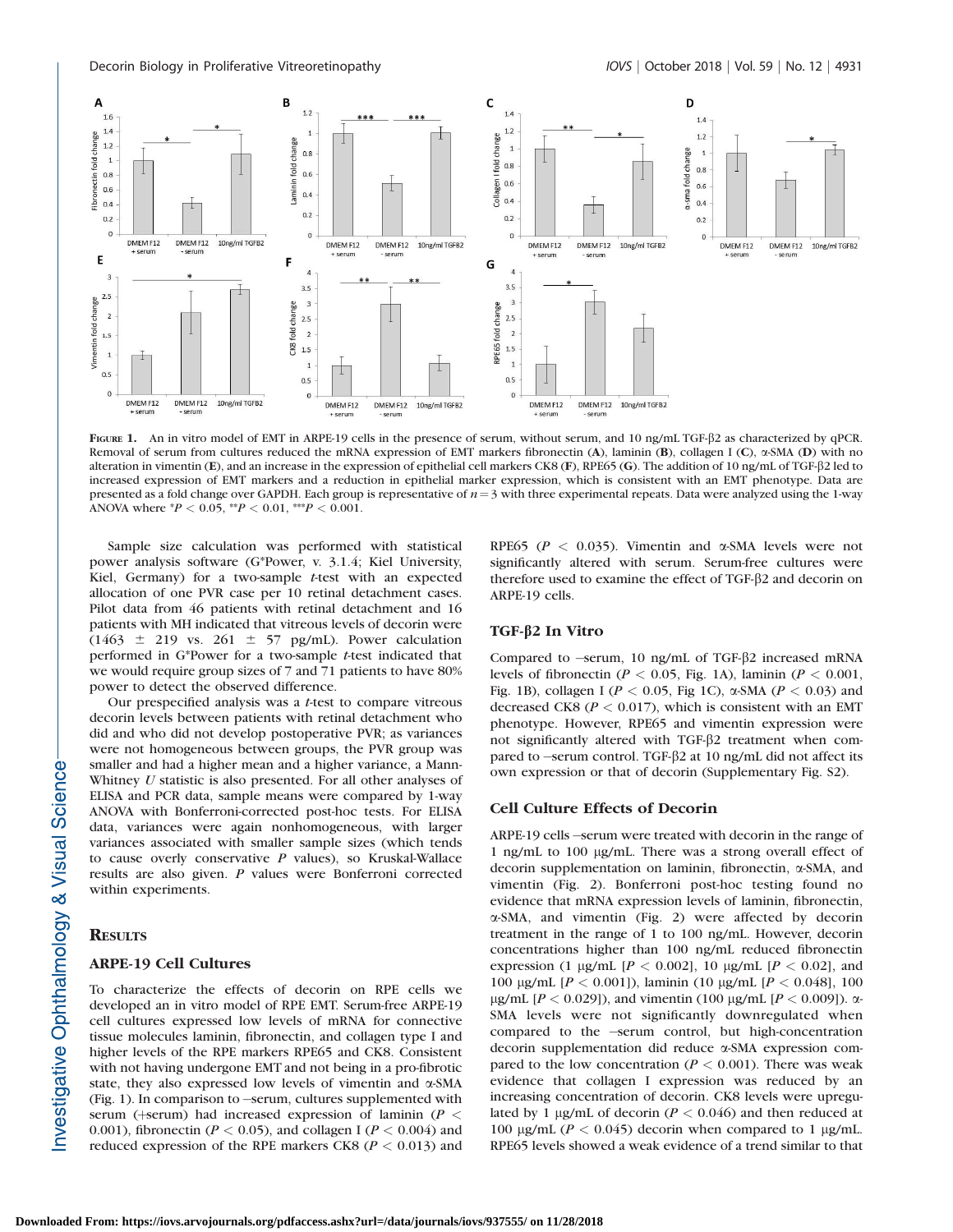

FIGURE 2. mRNA expression analysis of EMT markers in ARPE-19 cells in the presence of low- and high-dose decorin only. ARPE-19 cells were serum starved and treated with decorin in the range of 1 ng/mL to 100 µg/mL for 3 days. The addition of increasing concentrations of decorin led to significant decreases in the mRNA expression of fibronectin (A), laminin (B), collagen I (C),  $\alpha$ -SMA (D), vimentin (E). Decorin doses led to increases in the epithelial marker CK8 (F), which then decreased at the highest does of 100 µg/mL. Decorin did not significantly alter the expression of RPE65 (G). Data are presented as a fold change over GAPDH. Each group is representative of  $n=3$  with three experimental repeats. Data were analyzed by 1-way ANOVA.  $^{*}P < 0.05$ ,  $^{**}P < 0.01$ ,  $^{***}P < 0.001$ .

seen with CK8. Decorin did not regulate its own expression, but did reduce TGF-b2 expression ([Supplementary Fig. S2](https://iovs.arvojournals.org/data/Journals/IOVS/937555/iovs-59-11-53_s01.pdf)).

#### Cell Culture Effects of TGF-b2 and Decorin

Serum-free cultures of ARPE-19 cells were treated with 10 ng/ mL of TGF-β2 for 3 days followed by 3 days with or without decorin in the range of 1 to 100 µg/mL. BrdU analysis did not show evidence of toxicity in terms of reduced proliferation with TGF-β2 and decorin supplementation in the dose-ranges studied ([Supplementary Fig. S3](https://iovs.arvojournals.org/data/Journals/IOVS/937555/iovs-59-11-53_s01.pdf)). The addition of decorin at concentrations of 10 to 100 µg/mL abrogated TGF- $\beta$ 2-induced upregulation of fibronectin (Fig. 3A;  $P < 0.001$ ), laminin (Fig. 3B; P < 0.001), collagen I (Fig. 3C; P < 0.001), a-SMA (Fig. 3D;  $P < 0.001$ ), and vimentin (Fig. 3E;  $P < 0.001$ ). No changes were seen in CK8 expression; however, RPE65 expression increased at 1 ng/mL ( $P < 0.001$ ) and decreased at higher concentrations of decorin.

# PVR and ILM Staining

Immunohistochemical analysis of human ILM and PVR membrane staining showed strong staining for fibronectin and collagen I (Fig. 4A[i], [iv] PVR tissue; Fig. 4B[i], [iv] ILM tissue). Laminin had greater levels of staining in the PVR tissue (Fig. 4A[i]) with little staining observed in the ILM tissue( Fig. 4B[ii]). Vimentin is present in both tissues but is stronger in the PVR membranes (Fig.  $4A[v]$ , Fig.  $4B[v]$ ). Very low levels of  $\alpha$ -SMA, RPE65, and CK8 immunostaining were seen in the PVR and ILM (Fig. 4A[iii], [vi], [vii]; Fig. B[iii], [vi), [vii]).



FIGURE 3. Decorin inhibition of EMT induced in ARPE-19 cells with 10 ng/mL TGF- $\beta$ 2. ARPE-19 cells were serum starved and treated with 10 ng/mL of TGF-b2 for 3 days, after which they were treated with decorin in the range of 1 ng/mL to 100 lg/mL for 3 days. qPCR analysis for mRNA expression revealed an increase of EMT markers with TGF-b2 treatment, which was significantly downregulated with a dose-dependent increase of decorin treatment for fibronectin (A), laminin (B), collagen I (C),  $\alpha$ -SMA (D); vimentin (E), CK8 (F), and RPE65 (G) were then analyzed. Data are presented as a fold change over GAPDH. Each group is representative of  $n = 3$  with three experimental repeats. Data were analyzed by 1-way ANOVA.  ${}^*P$  < 0.05,  ${}^{**}P$  < 0.01,  ${}^{***}P$  < 0.001.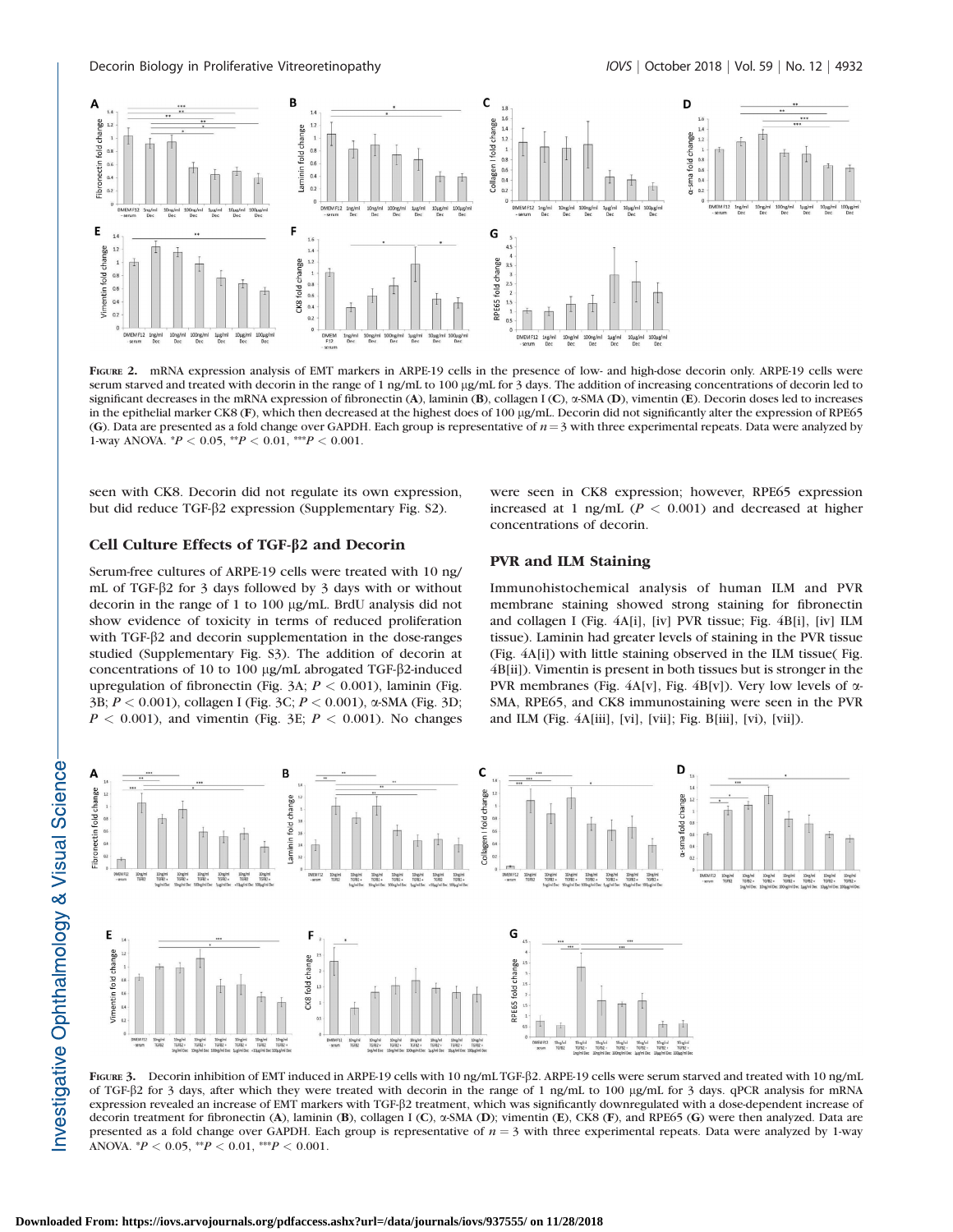



FIGURE 4. Representative images of EMT protein in human PVR tissue and human ILM. Tissue was collected from patients and paraffin embedded. DAB staining was carried out to measure protein in PVR tissue (A) (i) fibronectin, (ii) laminin, (iii) a-SMA, (iv) collagen I, (v) vimentin, (vi) RPE65, (vii) CK8, and in ILM tissue (B) (i) fibronectin, (ii) laminin, (iii) a-SMA, (iv) collagen I, (v) vimentin, (vi) RPE65, (vii) CK8 in ILM tissues. Brown staining is representative of positive protein expression with strong staining in the PVR and ILM for ECM markers such as fibronectin, collagen I, and vimentin and low levels of expression for the epithelial markers RPE65 and CK8. Hemotoxylin was used as a counterstain to stain the nuclei in *blue*.

#### Vitreous Decorin

We included 85 patients with retinal detachment (of whom 14 developed PVR), 33 patients with MH, and seven with PVR at presentation ([Supplementary Fig. S1\)](https://iovs.arvojournals.org/data/Journals/IOVS/937555/iovs-59-11-53_s01.pdf). Primary analysis showed there was some evidence that vitreous decorin levels were higher in patients with retinal detachment who did develop postoperative PVR (2391  $\pm$  -708 pg/mL, SD 1873 pg/mL) than in those who did not (1232  $\pm$  201 pg/mL, SD 1694 pg/mL) develop postoperative PVR (t-test  $P = 0.038$ ; Mann-Whitney U test  $= 0.075$ ). There was weak evidence that total vitreous decorin levels increased between MH (962  $\pm$  252 pg/mL), RRD, and those patients who went on to develop postoperative PVR ( $P = 0.09$ , 1-way ANOVA;  $P = 0.075$ , Kruskal-Wallace; Fig. 5). Patients with established PVR (1352  $\pm$  669) had vitreous decorin levels similar to that of RRD patients (1231  $\pm$ 201 pg/mL) and MH (962  $\pm$  252 pg/mL) patients. The weak association between higher levels of decorin in detachment and those patients who developed postoperative PVR suggests that vitreous decorin levels do not reliably predict the development of PVR but does support the hypothesis that vitreous decorin biology is altered in RRD and PVR, even if the increase in expression is variable.

# Vitreous TGF-b

Vitreous TGF- $\beta$  levels were measured in the same patients as was decorin. Vitreous levels of TGF- $\beta$ 1 were undetectable by ELISA. Total vitreous TGF- $\beta$ 2 in patients operated for RRD (651)  $\pm$  69 pg/mL) and MH (598  $\pm$  81 pg/mL) was not different between any of the groups (Fig. 5), including between RRD patients with an uncomplicated postoperative course, those who went on to develop PVR (685  $\pm$  99 pg/mL), and those with established PVR (869  $\pm$  224 pg/mL). Active TGF- $\beta$ 2 levels were low and similar for all groups (RRD  $33 \pm 12$  pg/mL, MH 38  $\pm$  14 pg/mL, developed PVR 45  $\pm$  14 pg/mL, established PVR  $62 \pm 24$  pg/mL).

## **DISCUSSION**

In vitro TGF- $\beta$ 2 causes EMT and fibrosis, while decorin is an antifibrotic agent that drives ARPE-19 cells away from a fibrotic phenotype, with downregulation of the same markers of EMT expressed by human PVR membranes. In vivo, we assessed vitreous decorin and TGF-b2 levels in patients with retinal detachment who went on to develop PVR and those who did not and compared these to patients undergoing MH surgery. There was weak evidence of a relationship between the subsequent development of PVR and vitreous decorin levels, with higher levels in RRD compared to MH patients and levels higher still in patients who subsequently developed PVR. The weak relationship and high variability suggest that vitreous decorin at the time of retinal detachment repair would be an unreliable biomarker for PVR development, although the finding may be more mechanistically important, and it may be that a larger study would have had greater power to robustly demonstrate this effect. The absence of a reliable causative relationship from a single cytokine is perhaps not surprising given that PVR is a complex and multifactorial condition and probably represents the end point of a number of different disease processes. As an antifibrotic cytokine, the altered decorin levels may represent a reaction to the exaggerated profibrotic response to retinal detachment seen in PVR.

Before PVR occurs, a retinal break usually exposes RPE cells to vitreous. The subsequent RPE fibrosis with epiretinal, subretinal, and vitreous membrane formation suggests the presence of EMT activators within the vitreous.<sup>23</sup> While the source of these activators is not known, the  $TGF-<sub>\beta</sub>$  superfamily of growth factors plays an important role as an EMT inducer in PVR.<sup>24-26</sup> All three isoforms are present in the  $eye^{25,27}$ ; however, TGF- $\beta$ 1 levels are low or undetectable in the vitreous in comparison to TGF- $\beta$ 2 levels, which are much higher.<sup>4,5,26</sup> This is supported by our results.

Altered TGF-β2 levels have been demonstrated in established PVR and in patients with RRD who subsequently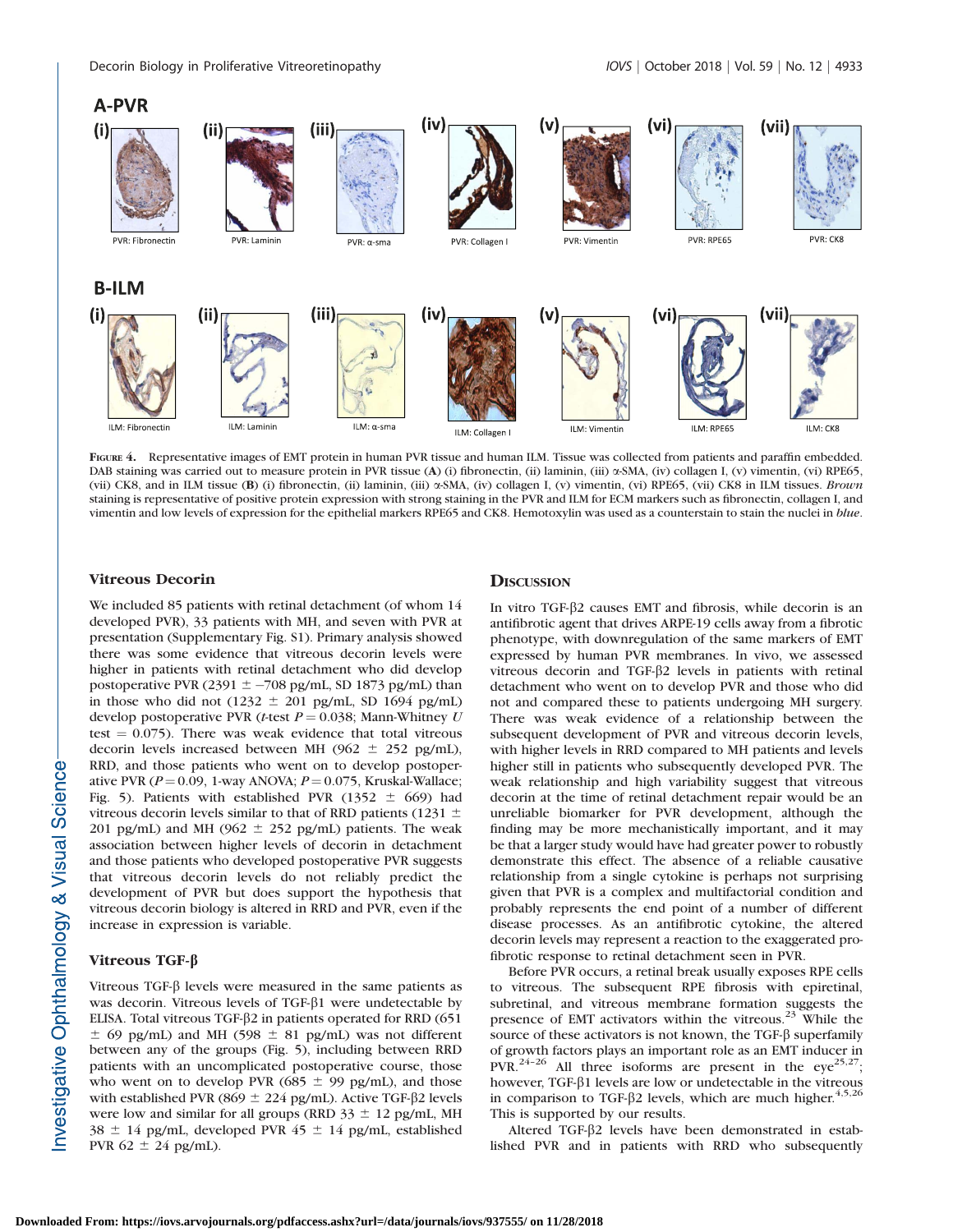

FIGURE 5. Decorin and TGF- $\beta$ 2 levels in the vitreous in patients who had MH and retinal detachment, and those who went on to develop PVR and those with PVR at presentation. TGF- $\beta$ 2 levels were not significantly different between the groups, with active levels in the lower range of 33 to 63 pg/mL. Latent levels of TGF-b2 were higher, 598 to 869 pg/mL, but with no significant changes between the groups. Decorin levels were higher and showed a nonsignificant increase in the developed PVR group. Number of patient samples for the decorin ELISA: MH,  $n = 33$ ; RRD,  $n = 71$ ; developed PVR,  $n = 14$ ; PVR at presentation,  $n = 7$ . Number of patient samples for the latent and active TGF- $\beta$ 2 ELISA: MH,  $n = 21$ ; RRD,  $n = 62$ ; developed PVR,  $n = 13$ ; PVR at presentation,  $n = 6$ . Data were analyzed using the t-test and the Mann-Whitney U test with a Levine's test for homogeneity of variances.

developed PVR, but this does not reliably and independently predict subsequent PVR development.<sup>5,13,28</sup> In our patients, neither latent nor active vitreous TGF-b2 levels separated RRD from MH patients or patients with established PVR and did not predict subsequent PVR development at the time of initial RRD. The narrow confidence intervals for TGF- $\beta$ 2 levels suggest that this negative finding is robust, and our study is not underpowered with respect to this outcome. Additionally, active TGF- $\beta$ 2 levels were significantly lower than latent TGF- $\beta$ 2 levels in all groups. Therefore, given that TGF- $\beta$ 2 is associated with fibrosis, our data are consistent with RPE EMT caused by increased RPE exposure to vitreous TGF-b2 after migration into the vitreous cavity, rather than elevated vitreous levels per se. It is also possible that TGF- $\beta$ 2 levels vary during the course of PVR development, and our relatively low measurements preceded a rise in TGF-b2 levels in our RRD patients, observed after its effect in the established PVR cases.

Decorin antagonizes TGF-β and has independent antifibrotic properties. It presents itself as a strong therapeutic candidate to inhibit TGF- $\beta$ 2-induced RPE fibrosis.<sup>29</sup> It prevents fibrosis by directly binding and sequestering TGF- $\beta$  and by inhibiting cell migration, proliferation, and extracellular matrix production.<sup>30,31</sup> Intravitreal injections of decorin reduced macroscopic fibrosis in a rabbit PVR model. $17$  It is therefore surprising that increased (not reduced) vitreous decorin levels were associated with PVR. We characterized the role of decorin in RPE EMT by developing an in vitro model of TGF- $\beta$ 2-induced ARPE-19 cell EMT. TGF- $\beta$ 2 induced expression of a wide selection of ECM and EMT markers combined with reduced epithelial marker expression in ARPE-19 cells. The mRNA changes in vitro reflected the human protein changes seen by immunohistochemistry, supporting the validity of this model.

The rate of PVR in our cohort was 11% (14/125; 95% confidence interval: 6.5%–18.4%), which is toward the upper end of published rates  $(5.1\% - 11.7\%)$ .<sup>32</sup> The Birmingham and Midland Eye Centre is a regional tertiary referral center for vitreoretinal surgery and it may be that the case mix in our institution has a high risk of PVR. As the study was not designed to evaluate PVR rates, we cannot comment on the extent of preoperative risk factors that may affect these rates in our cohort.

We treated cells with decorin at a range of concentrations to compare physiologic vitreous levels and those that would occur after therapeutic supplementation. At low, physiologic concentrations, decorin did not inhibit the production of ECM markers induced by TGF- $\beta$ 2 but did induce the expression of RPE65, a specific RPE marker. Decorin supplementation at higher concentrations  $(>1-10 \text{ µg/mL})$  significantly abrogated TGF- $\beta$ 2-induced upregulation of ECM and EMT markers, confirming the feasibility of decorin as an antifibrotic agent. The effects of decorin on CK8 expression after TGF- $\beta$ 2-induced upregulation of ECM were less pronounced. The variable effects of decorin at different concentrations suggest a biphasic dose-response, which may be related to steric hindrance for some effects at concentrations above 1  $\mu$ g/mL<sup>33</sup> or to a decorin-independent TGF- $\beta$  pathway.<sup>34</sup>

In burn patients, we have found that serum decorin correlates with injury severity, $35$  suggesting that its expression may be an injury response, with more severely damaged retinae expressing more decorin, though not at levels sufficient to prevent intraocular fibrosis. Unfortunately, we do not have sufficient clinical data to test this hypothesis. The most effective antifibrotic concentrations were in the microgram per milliliter range, suggesting that any therapeutic intervention to prevent or treat PVR should use decorin aiming for vitreous concentrations  $>1$  µg/mL.

An important feature of PVR is the proliferation of RPE cells to produce epiretinal membranes. Our results suggest that this proliferation is not initiated by elevated vitreous TGF- $\beta$ 2, consistent with current literature suggesting that TGF-bs are not involved in the initiation of proliferation. $9.28$  Additionally, decorin, which antagonizes TGF-b, did not affect RPE proliferation. Decorin has a variable antiproliferative effect, which differs between cell types.<sup>29,36</sup> As the study was restricted in sample collection by clinical treatment, it was not possible to carry out more relevant serial assays that may have highlighted variations in decorin levels over time.

The data presented show that vitreous levels of TGF- $\beta$ 2 and decorin in isolation are unlikely to be useful predictors of disease at the stages that we assayed, although elevated vitreous decorin may represent a response to injury. Our in vitro analysis shows that TGF-b2 induces EMT in human RPE cells and that decorin reverts the cells to a more RPE-like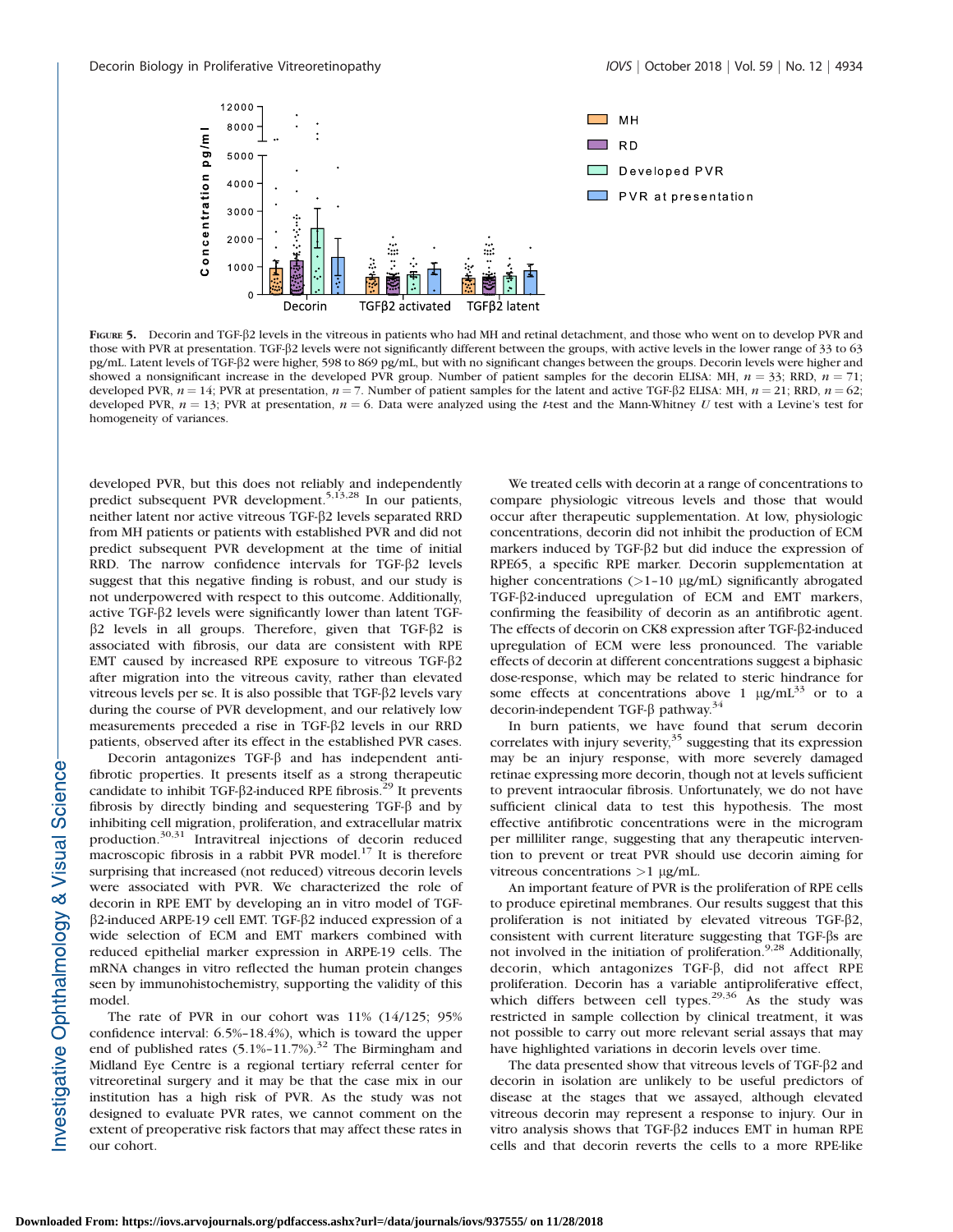phenotype, meaning that decorin may have potential as part of a clinical treatment strategy for PVR.

#### Acknowledgments

The authors thank Jon Bishop, MD, (NIHR Surgical Reconstruction and Microbiology Centre) for statistical advice and the following surgeons who provided vitreous samples (in addition to R.A.H. Scott): Peter Cikatricis, Arijit Mitra, Kim Son Lett, Ash Sharma, and Ajai Tyagi.

Supported by the National Institute of Health Research Surgical Reconstruction and Microbiology Centre (NIHR SRMRC), with funding from the Ministry of Defence, NIHR, University Hospitals Birmingham NHS Foundation Trust and the University of Birmingham.

Disclosure: G. Begum, None; J. O'Neill, None; R. Chaudhary, None; K. Blachford, None; D.R.J. Snead, None; M. Berry, None; R.A.H. Scott, None; A. Logan, None; R.J. Blanch, None

#### References

- 1. Sadaka A, Giuliari GP. Proliferative vitreoretinopathy: current and emerging treatments. Clin Ophthalmol. 2012;6:1325– 1333.
- 2. Bonnet M. The development of severe proliferative vitreoretinopathy after retinal detachment surgery. Grade B: a determining risk factor. Graefes Arch Clin Exp Ophthalmol. 1988;226:201–205.
- 3. Taipale J, Saharinen J, Keski-Oja J. Extracellular matrixassociated transforming growth factor-beta: role in cancer cell growth and invasion. Adv Cancer Res. 1998;75:87–134.
- 4. Pfeffer BA, Flanders KC, Guérin CJ, Danielpour D, Anderson DH. Transforming growth factor beta 2 is the predominant isoform in the neural retina, retinal pigment epitheliumchoroid and vitreous of the monkey eye. Exp Eye Res. 1994; 59:323–333.
- 5. Connor TB Jr, Roberts AB, Sporn MB, et al. Correlation of fibrosis and transforming growth factor-beta type 2 levels in the eye. *J Clin Invest*. 1989;83:1661-1666.
- 6. Verrecchia F, Mauviel A. Transforming growth factor-beta signaling through the Smad pathway: role in extracellular matrix gene expression and regulation. J Invest Dermatol. 2002;118:211–215.
- 7. Annes JP, Munger JS, Rifkin DB. Making sense of latent TGFbeta activation. J Cell Sci. 2003;116:217–224.
- 8. Dvashi Z, Goldberg M, Adir O, Shapira M, Pollack A. TGFbeta1 induced transdifferentiation of rpe cells is mediated by TAK1. PLoS One. 2015;10:e0122229.
- 9. Tamiya S, Liu L, Kaplan HJ. Epithelial-mesenchymal transition and proliferation of retinal pigment epithelial cells initiated upon loss of cell-cell contact. Invest Ophthalmol Vis Sci. 2010;51:2755–2763.
- 10. Kimoto K, Nakatsuka K, Matsuo N, Yoshioka H. p38 MAPK mediates the expression of type I collagen induced by TGFbeta 2 in human retinal pigment epithelial cells ARPE-19. Invest Ophthalmol Vis Sci. 2004;45:2431–2437.
- 11. Chen YS, Hackett SF, Schoenfeld CL, Vinores MA, Vinores SA, Campochiaro PA. Localisation of vascular endothelial growth factor and its receptors to cells of vascular and avascular epiretinal membranes. Br J Ophthalmol. 1997;81:919–926.
- 12. Memon MA, Anway MD, Covert TR, Uzumcu M, Skinner MK. Transforming growth factor beta (TGFbeta1, TGFbeta2 and TGFbeta3) null-mutant phenotypes in embryonic gonadal development. Mol Cell Endocrinol. 2008;294:70–80.
- 13. Kon CH, Occleston NL, Aylward GW, Khaw PT. Expression of vitreous cytokines in proliferative vitreoretinopathy: a prospective study. Invest Ophthalmol Vis Sci. 1999;40:5-12.
- 14. Hinton DR, He S, Jin ML, Barron E, Ryan SJ. Novel growth factors involved in the pathogenesis of proliferative vitreoretinopathy. Eye. 2002;16:422–428.
- 15. Davies JE, Tang X, Denning JW, Archibald SJ, Davies SJ. Decorin suppresses neurocan, brevican, phosphacan and NG2 expression and promotes axon growth across adult rat spinal cord injuries. Eur J Neurosci. 2004;19:1226-1242.
- 16. AKH A. Matrix metalloproteinases and their inhibitors in kidney scarring: culprits or innocents. *J Health Sci*. 2009;55: 473–483.
- 17. Nassar K, Lüke J, Lüke M, et al. The novel use of decorin in prevention of the development of proliferative vitreoretinopathy (PVR). Graefes Arch Clin Exp Ophthalmol. 2011;249: 1649–1660.
- 18. Isaka Y, Brees DK, Ikegaya K, et al. Gene therapy by skeletal muscle expression of decorin prevents fibrotic disease in rat kidney. Nat Med. 1996;2:418–423.
- 19. Giri SN, Hyde DM, Braun RK, Gaarde W, Harper JR, Pierschbacher MD. Antifibrotic effect of decorin in a bleomycin hamster model of lung fibrosis. Biochem Pharmacol. 1997;54:1205–1216.
- 20. Botfield H, Gonzalez AM, Abdullah O, et al. Decorin prevents the development of juvenile communicating hydrocephalus. Brain. 2013;136:2842–2858.
- 21. Davies JE, Tang X, Bournat JC, Davies SJ. Decorin promotes plasminogen/plasmin expression within acute spinal cord injuries and by adult microglia in vitro. *J Neurotrauma*. 2006; 23:397–408.
- 22. Hawker JR Jr. Chemiluminescence-based BrdU ELISA to measure DNA synthesis. J Immunol Methods. 2003;274:77–82.
- 23. Parapuram SK, Chang B, Li L, et al. Differential effects of TGFbeta and vitreous on the transformation of retinal pigment epithelial cells. Invest Ophthalmol Vis Sci. 2009; 50:5965–5974.
- 24. Hirayama K, Hata Y, Miura M, et al. The involvement of the rho-kinase pathway and its regulation in cytokine-induced collagen gel contraction by hyalocytes. Invest Ophthalmol Vis Sci. 2004;45:3896–3903.
- 25. Saika S. TGFbeta pathobiology in the eye. Lab Invest. 2006; 86:106–115.
- 26. Kita T, Hata Y, Arita R, et al. Role of TGF-beta in proliferative vitreoretinal diseases and ROCK as a therapeutic target. Proc Natl Acad Sci U S A. 2008;105:17504–17509.
- 27. Pasquale LR, Dorman-Pease ME, Lutty GA, Quigley HA, Jampel HD. Immunolocalization of TGF-beta 1, TGF-beta 2, and TGFbeta 3 in the anterior segment of the human eye. Invest Ophthalmol Vis Sci. 1993;34:23–30.
- 28. Ghrably IE, Powe DG, Orr G, et al. Apoptosis in proliferative vitreoretinopathy. Invest Ophthalmol Vis Sci. 2004;45:1473– 1479.
- 29. Neill T, Schaefer L, Iozzo RV. Decorin: a guardian from the matrix. Am J Pathol. 2012;181:380–387.
- 30. Yamaguchi Y, Mann DM, Ruoslahti E. Negative regulation of transforming growth factor-beta by the proteoglycan decorin. Nature. 1990;346:281–284.
- 31. Winnemoller M, Schmidt G, Kresse H. Influence of decorin on fibroblast adhesion to fibronectin. Eur J Cell Biol. 1991;54: 10–17.
- 32. Kwon OW, Song JH, Roh MI. Retinal detachment and proliferative vitreoretinopathy. Dev Ophthalmol. 2016;55: 154–162.
- 33. Dugan TA, Yang VWC, McQuillan DJ, Hook M. Decorin modulates fibrin assembly and structure. *J Biol Chem.* 2006; 281:38208–38216.
- 34. Wu Z, Horgan CE, Carr O, Owens RT, Iozzo RV, Lechner BE. Biglycan and decorin differentially regulate signaling in the fetal membranes. Matrix Biol. 2014;35:66–275.